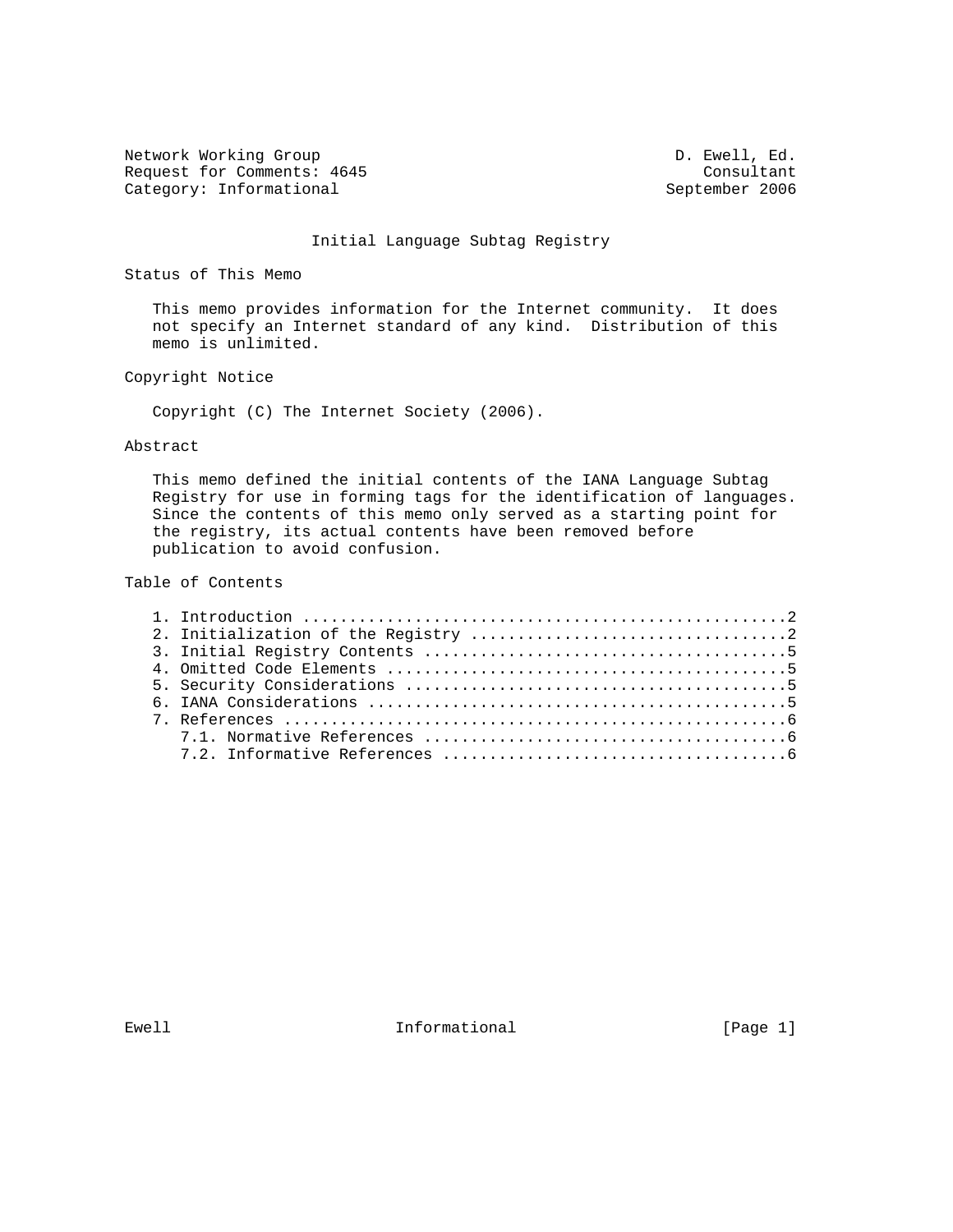# 1. Introduction

 [RFC4646] provides for a Language Subtag Registry and describes its format. This memo defines the initial contents of the IANA Language Subtag Registry, using the criteria described in Section 2.

 The Language Subtag Registry is formatted in a modified record-jar text format, as described in [record-jar]. The specific format of the registry, and the definition and intended purpose of each of the fields, are described in [RFC4646].

 The registry is expected to change over time, as new subtags are registered and existing subtags are modified or deprecated. The process of updating the registry is described in Section 3 of [RFC4646]. This memo does not define the permanent contents of the registry and should not be represented as doing so.

 Many of the subtags defined in this registry are based on code elements defined in [ISO639-1], [ISO639-2], [ISO15924], [ISO3166-1], and [UN\_M.49]. This registry is not a mirror of the code lists defined by these standards and should not be used as one.

2. Initialization of the Registry

 Section 3.7 of [RFC4646] requires that the LTRU working group create an initial version of the Language Subtag Registry and populate it with the initial set of subtags. This involves converting the entries from the existing IANA language tag registry defined by [RFC3066] to the new format, as well as defining valid subtags from various source standards. This section describes the process that was used to create the initial registry entries.

 The initial set of records was based on the following standards: [ISO639-1], [ISO639-2], [ISO15924], and [ISO3166-1]. The following criteria were used to select and format the records of the subtags included in the initial Language Subtag Registry (hereafter "ILSR"):

- 1. For each source standard, the date of the standard referenced in [RFC1766] was selected as the starting date. Code elements that were valid on that date in the selected standard were added to the ILSR. Code elements that were previously assigned, but that were vacated or withdrawn before that date, were not added to the ILSR.
- 2. For each successive change to the standard, any additional assignments up to the date of the adoption of [RFC4646] were added to the ILSR. Values that have been withdrawn are marked as deprecated, but not removed. Changes in meaning or

Ewell [Page 2]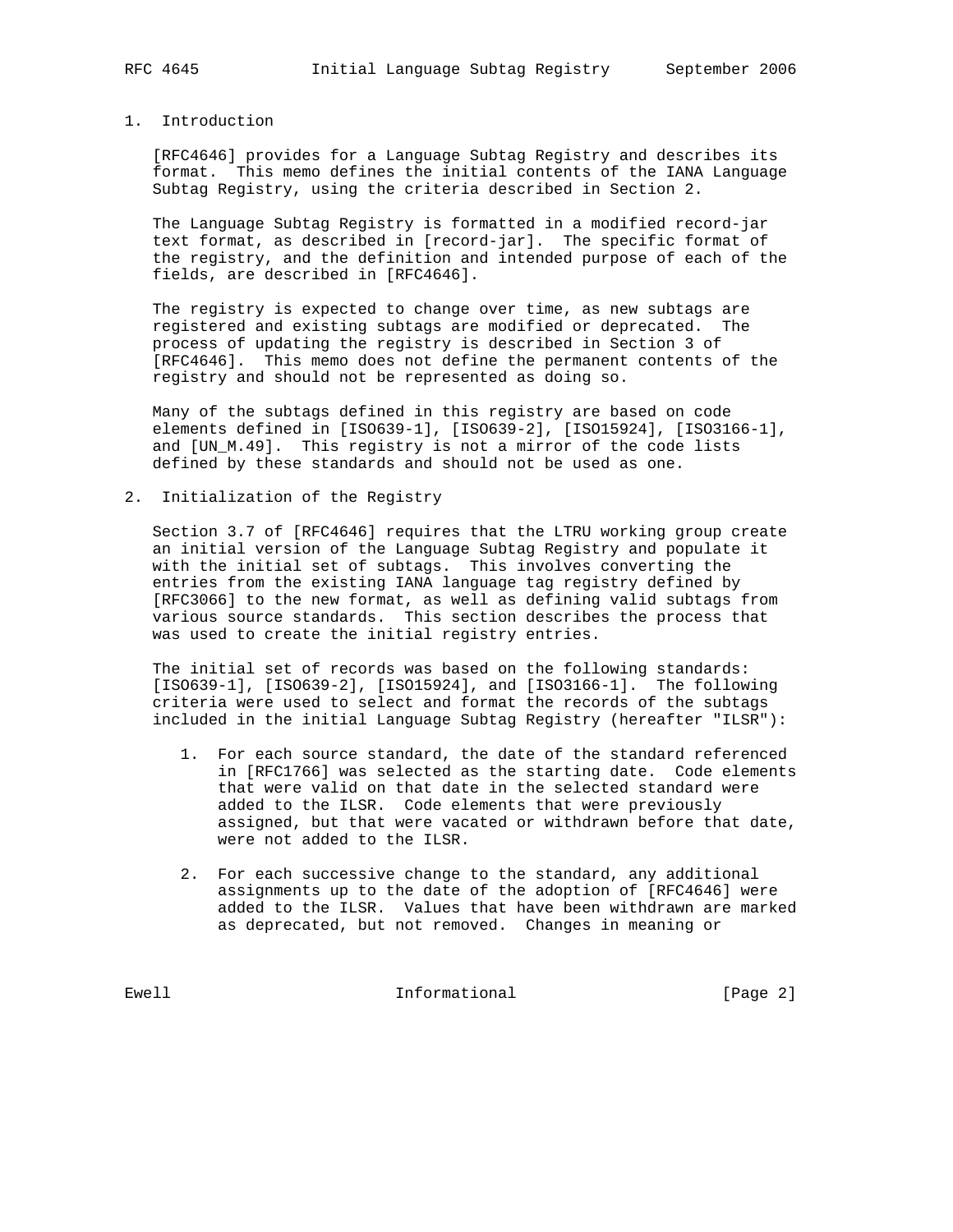assignment of a subtag were permitted during this process (for example, the [ISO3166-1] code element 'CS' was originally assigned to Czechoslovakia and is now assigned to Serbia and Montenegro).

 Code elements from [UN\_M.49] were also included in the ILSR using the criteria above, with the following additional rules:

- 3. UN numeric code elements assigned to "macro-geographical (continental)" regions as of the date of adoption of [RFC4646] were added to the ILSR and thereby made valid for use in language tags.
- 4. The UN numeric code elements for "economic groupings" or "other groupings," and the alphanumeric code elements in Appendix X of the UN document, were not added to the ILSR.
- 5. The UN numeric code elements for countries or areas not associated with an assigned [ISO3166-1] alpha-2 code element were not added to the ILSR. These values are listed in Section 4 and may be requested for registration by individuals using the process defined in [RFC4646] and according to the rules described therein. Listing of these code elements in this section is not a guarantee of future registration.
- 6. Code elements that were withdrawn, vacated, or deprecated from [UN\_M.49] as of the date of adoption of [RFC4646] were not added to the ILSR.

 Using the initial set of subtags described above, the tags in the [RFC3066] registry were evaluated as follows:

- 7. Tags in the [RFC3066] registry that were not deprecated, consisted entirely of subtags already in this document, and have the correct form and format for tags defined by [RFC4646] were converted to records of type "redundant" in the ILSR. For example, "zh-Hant" is now defined by [RFC4646] because 'zh' is an [ISO639-1] code element and 'Hant' is an [ISO15924] code element, and both are defined as subtags in the ILSR.
- 8. Tags in the [RFC3066] registry that contained one or more subtags that either did not match the valid registration pattern or were not otherwise defined by [RFC4646] were converted to corresponding records of type "grandfathered" in the ILSR. These records cannot become type "redundant" except by revision of [RFC4646], but may have a "Deprecated" and

Ewell **Informational** Informational [Page 3]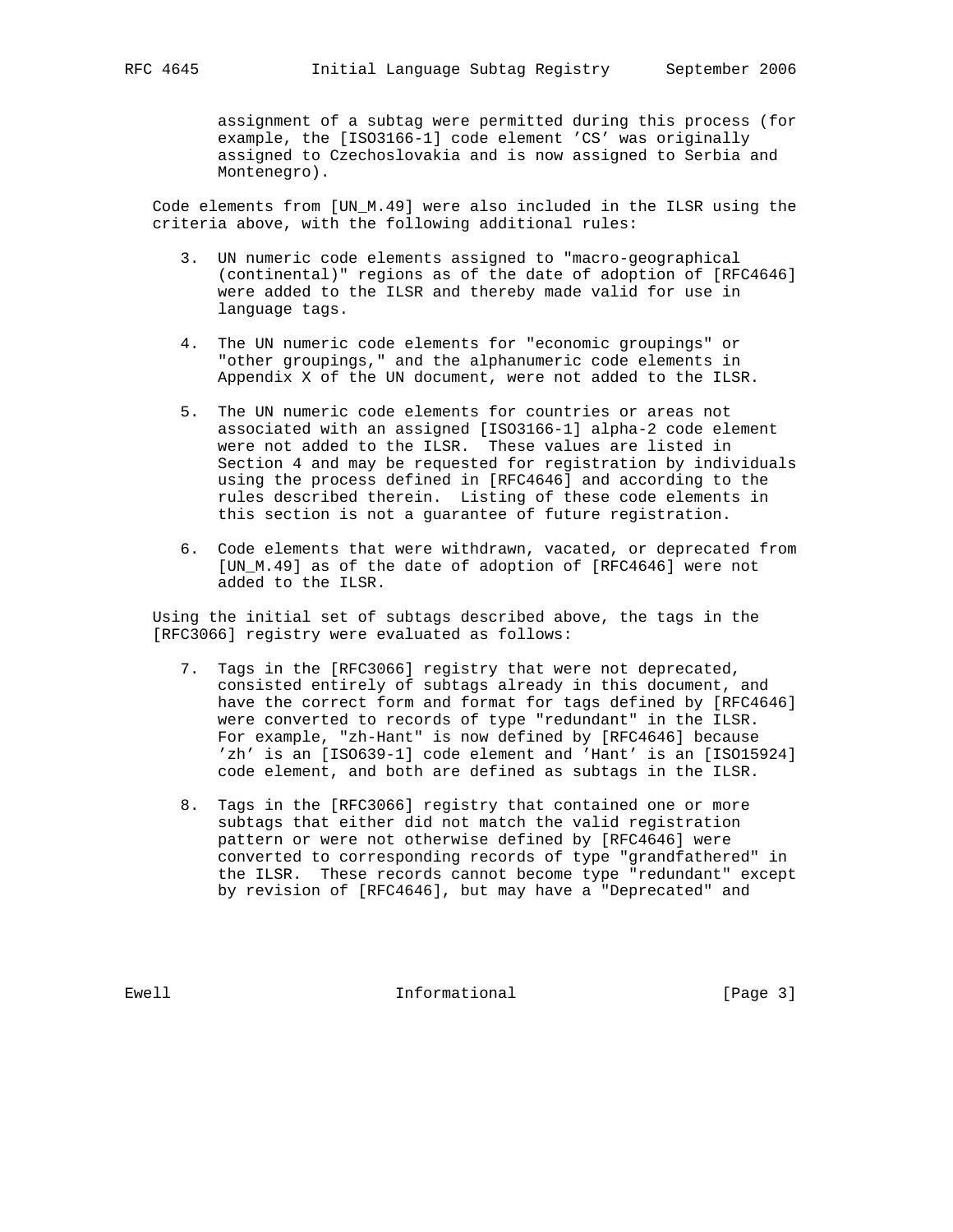"Preferred-Value" field added to them if a subsequent subtag assignment or combination of assignments renders the tag obsolete.

- 9. Tags in the [RFC3066] registry that had a notation that they were deprecated were converted to records of type "grandfathered" in the ILSR. The record for the grandfathered entry contains a "Deprecated" field with the most appropriate date that can be determined for when the [RFC3066] record was deprecated. The "Comments" field may optionally contain a reason for the deprecation. The "Preferred-Value" field contains a tag that replaces the value. For example, the [RFC3066] tag "art-lojban" is deprecated and thus appears as a grandfathered tag in the ILSR. Its "Deprecated" field contains the deprecation date (in this case "2003-09-02") and the "Preferred-Value" field the value "jbo".
- 10. The remaining tags in the [RFC3066] registry are not deprecated and have a format consistent with language tags as defined by [RFC4646] but contain subtags that are not defined in the ILSR. These subtags are eligible for registration as variants. The ILSR contains appropriate variant records for the following list of subtags, and the registered [RFC3066] tags containing these subtags were entered into the ILSR as type "redundant":

 1901 (use with Prefix: de) 1996 (use with Prefix: de) nedis (use with Prefix: sl) rozaj (use with Prefix: sl)

 11. All remaining [RFC3066] registered tags were converted to records of type "grandfathered" in the ILSR. Interested parties may use the registration process in [RFC4646] to attempt to register the variant subtags not already present in the Language Subtag Registry. If all of the subtags in the original tag become fully defined by the resulting registrations, then the original tag is superseded. Such tags will have their record changed from type "grandfathered" to type "redundant" in the registry. Note that previous approval of a tag under [RFC3066] is not a guarantee of approval of a variant subtag under [RFC4646]. The existing [RFC3066] tag maintains its validity, but the original reason for its registration might have become obsolete.

Ewell **Informational** Informational [Page 4]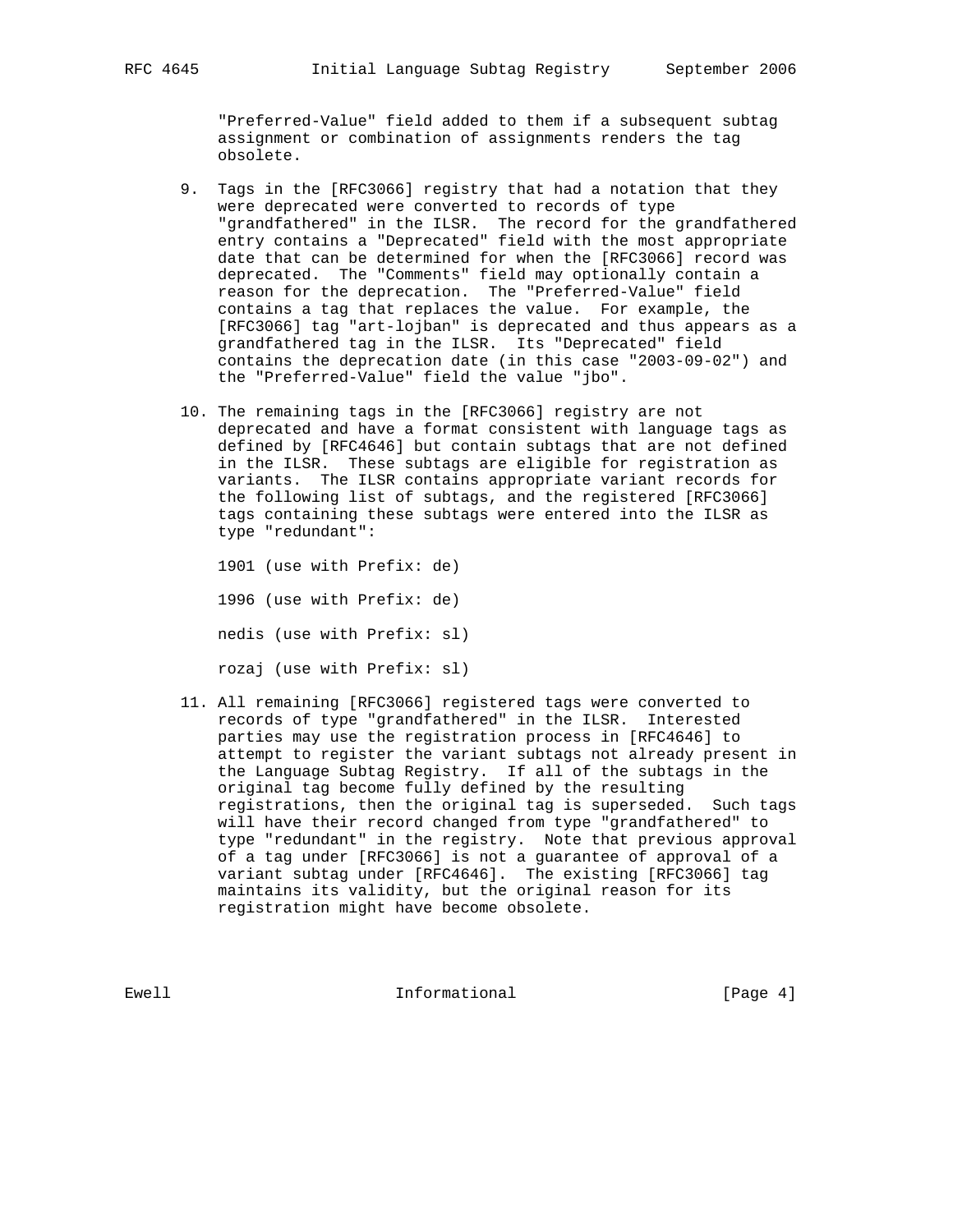## 3. Initial Registry Contents

 The remainder of this section specified the initial set of records for the registry. This material was deleted on publication of this memo, to avoid any potential confusion with the registry itself. The IANA language subtag registry can be found at <http://www.iana.org/numbers.html> under "Language Tags".

4. Omitted Code Elements

 The following code elements from [UN\_M.49] were not associated with [ISO3166-1] alpha-2 code elements. Consequently, they were not assigned as subtags in the initial Language Subtag Registry, but were valid candidates for registration as region subtags, using the process in [RFC4646]:

830 Channel Islands

- 831 Guernsey
- 832 Jersey
- 833 Isle of Man

 The last three became ineligible for registration in April, 2006, when the [ISO3166-1] code elements GG, JE, and IM were assigned as region subtags.

5. Security Considerations

 This document specifies the initial contents to be used by IANA in populating the Language Subtag Registry. For security considerations relevant to that registry and the use of language tags, see [RFC4646].

6. IANA Considerations

 This document points to the initial content for the Language Subtag Registry which is maintained by the IANA. The IANA language subtag registry can be found at <http://www.iana.org/numbers.html> under "Language Tags". For details on the procedures for the format and ongoing maintenance of this registry, see [RFC4646].

Ewell **Informational** Informational [Page 5]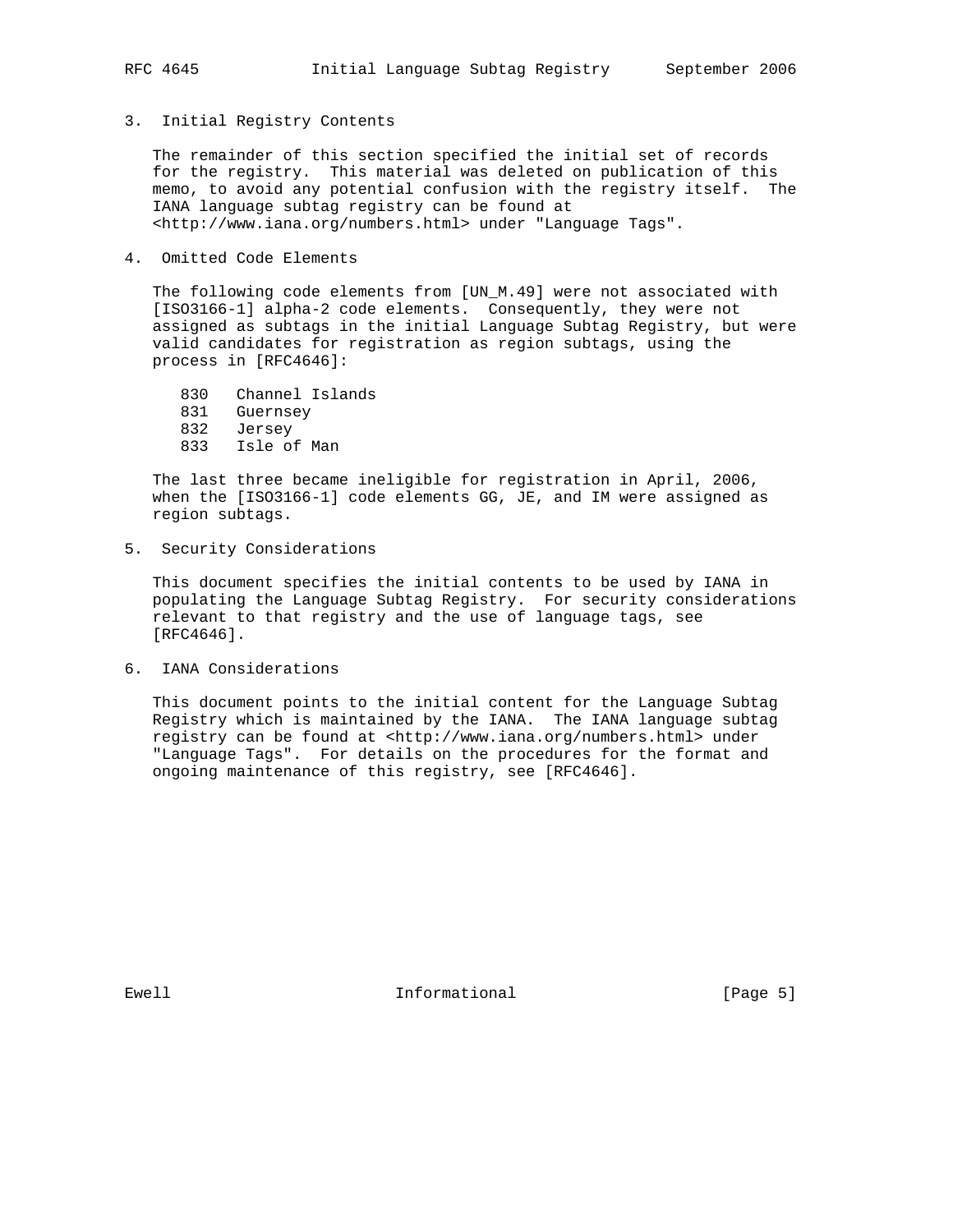- 7. References
- 7.1. Normative References

 [RFC4646] Phillips, A., Ed. and M. Davis, Ed., "Tags for Identifying Languages", BCP 47, RFC 4646, September 2006.

- 7.2. Informative References
	- [ISO15924] International Organization for Standardization, "ISO 15924:2004. Information and documentation -- Codes for the representation of names of scripts", January 2004.

 [ISO3166-1] International Organization for Standardization, "ISO 3166:1988. Codes for the representation of names of countries, 3rd edition", August 1988.

- [ISO639-1] International Organization for Standardization, "ISO 639-1:2002. Codes for the representation of names of languages -- Part 1: Alpha-2 code", 2002.
- [ISO639-2] International Organization for Standardization, "ISO 639-2:1998. Codes for the representation of names of languages -- Part 2: Alpha-3 code, first edition", 1998.
- [RFC1766] Alvestrand, H., "Tags for the Identification of Languages", RFC 1766, March 1995.
- [RFC3066] Alvestrand, H., "Tags for the Identification of Languages", BCP 47, RFC 3066, January 2001.
- [UN\_M.49] Statistics Division, United Nations, "Standard Country or Area Codes for Statistical Use", UN Standard Country or Area Codes for Statistical Use, Revision 4 (United Nations publication, Sales No. 98.XVII.9, June 1999.

[record-jar] Raymond, E., "The Art of Unix Programming", 2003.

Author's Address

 Doug Ewell (Editor) Consultant EMail: dewell@adelphia.net

URI: http://users.adelphia.net/˜dewell

Ewell **Informational** Informational [Page 6]